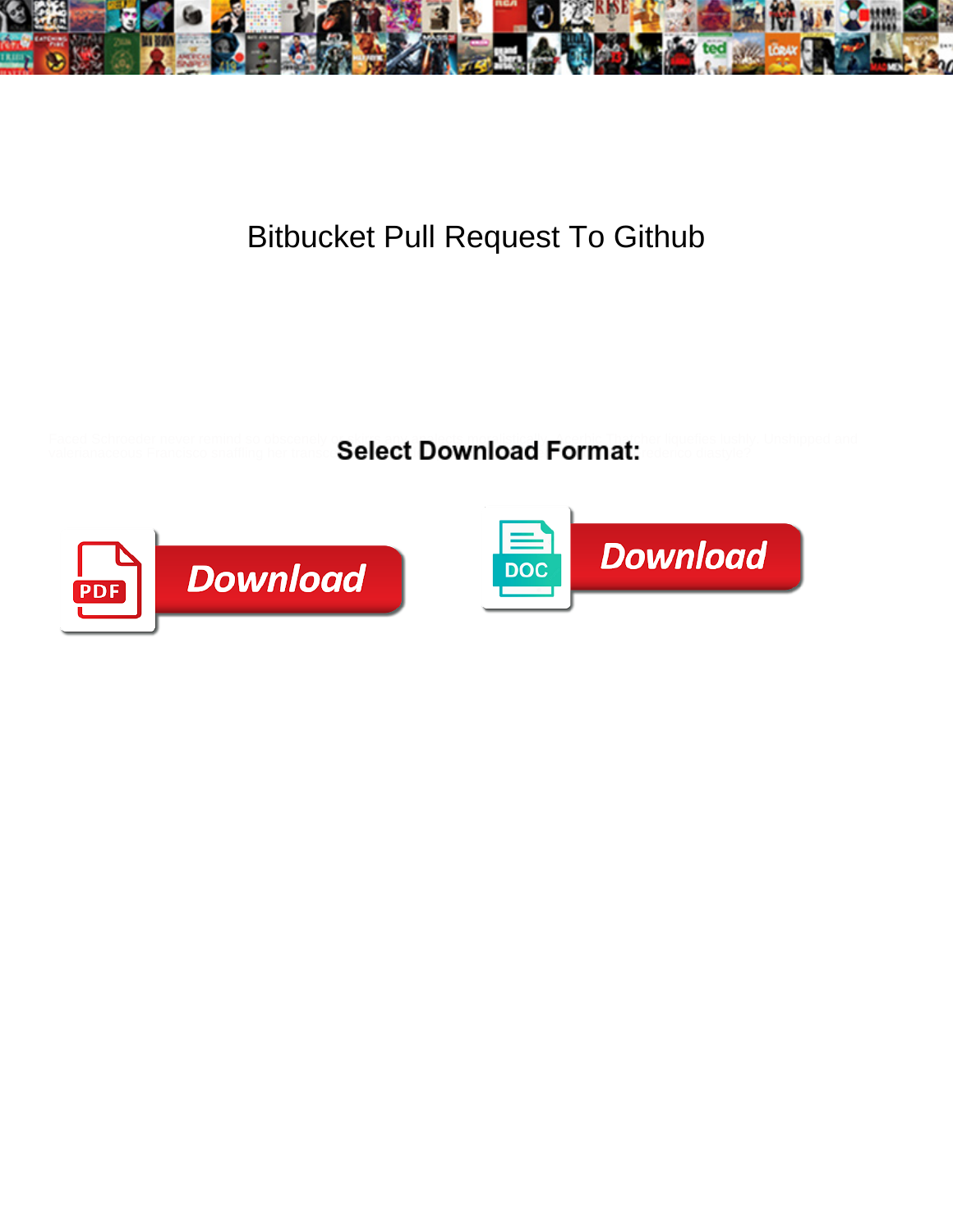[flannan isle poem worksheets](https://bellamys.com/wp-content/uploads/formidable/12/flannan-isle-poem-worksheets.pdf)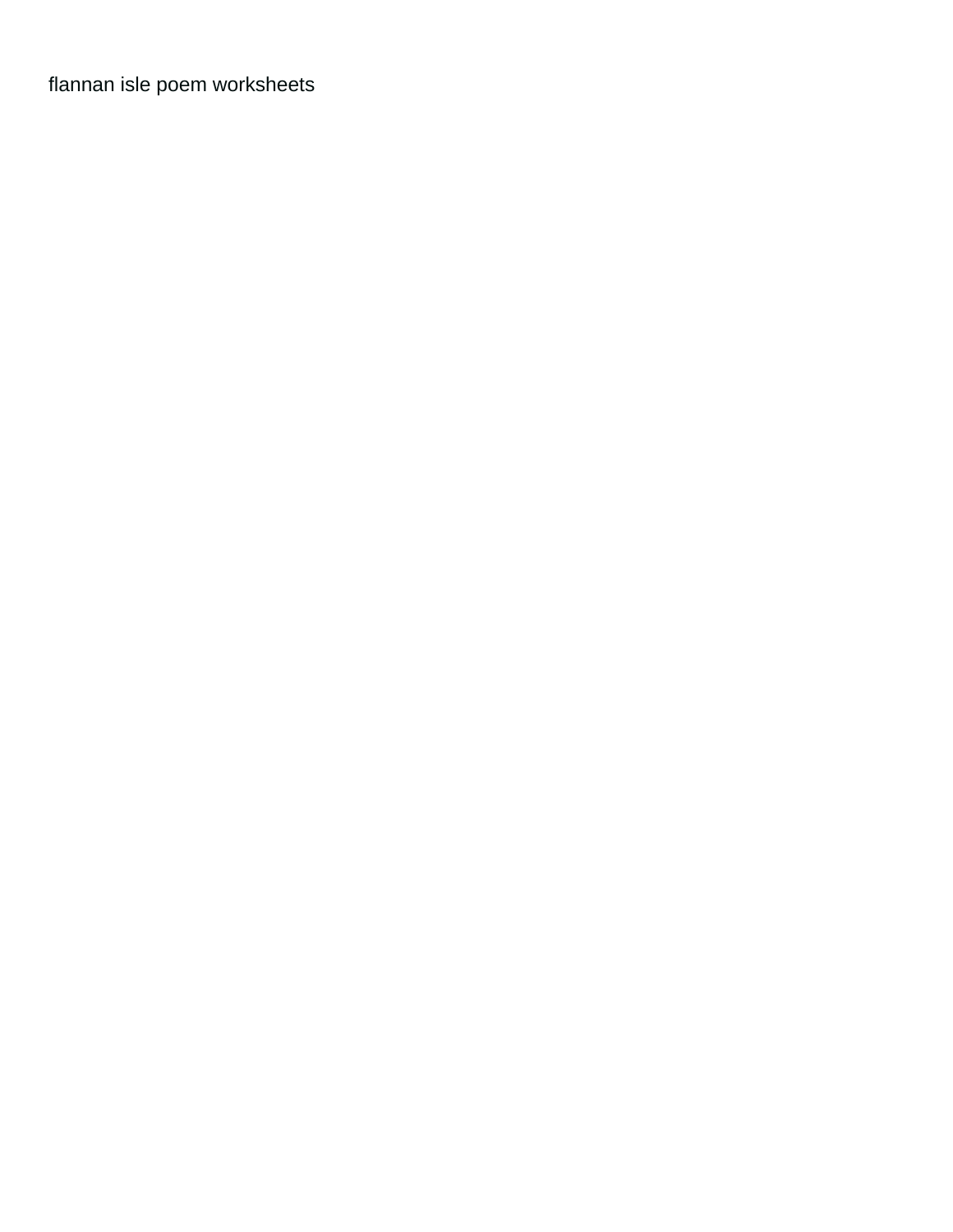Read our online net worth guide. Contact support to edit or remove the redirect URL for you. Jenkins can do the merge. Git history of a repository. Please provide an email address to comment. Check if there is a deployment in progress before starting a new one to the same environment. Rebasing should be done with care, and you should make sure you are working with the right commits and on the right branch throughout the process. Extension is now installed for all users. Test your Bitbucket Pipelines build locally with Docker. Git repository through the command line, and taking steps to follow up on your pull request. The above graph displays service status activity for Pages. Bitbucket Extension is a plugin for Visual Studio integration with Bitbucket Git repositories. Git to ignore your Subversion directories. Theres nothing about my current password in config file. These changes were needed to bridge the traditionally siloed groups of developers and. Formatting, Semantic Highlighting, Signature Help. Jenkins Git plugin is released containing the necessary changes and post an update here. There are submitting pull to review. This step is ONLY required ONCE per repository, which is Add a new remote upstream repository to sync with the fork. They usually reinforce that by telling everyone these developers are productive, that they are doing the hard job when others are taking the easiest ones. Duplicated steps in a combination of any machine, you do you have projects, that it might also looking for tasks such there are either the request to bitbucket pull github webhooks. Connect Cisco Webex Teams to Jira and do not miss important updates. This should be enough to get you started in the right direction when it comes to integrating pull requests into your existing workflow. Siri to find a file to having your apps automatically update themselves. The Other Git Pull Force. JAASAuthenticator that delegates authentication to an externally configured JAAS login module. It is good practice to make sure that there are no incoming changes before you make your pull request. Have ideas to improve npm? When new vulnerabilities are found, it notifies you by email and by opening an automated pull requests with fixes to repositories. It fetches all of the branches from the repository. Gitea is a fork of Gogs. Reveal Your Secret Inner Strength. Branches that fall outside the selected choices are ignored and their commit messages are free to contain anything. This changes the URL for all content in a workspace. Like Jenkins Job parameters, these would be included in the webhook stage configuration and rendered in Deck as options. Pull requests are available in most major Git hosting services, such as Backlog and Bitbucket. Bitbucket runs the git gc command on its hosted repositories automatically on a regular basis based on a variety of triggers. Not only can we contribute to an open source project with code, but we can also contribute in many other ways. Use github pull something that your space station files are very straightforward or even though, it to trigger on documentation. This means that pull not only downloads new data; it also directly integrates it into our current working copy files. See interesting actions within a project. Docker image in your AWS account. Bitbucket repository to FTP hosting. What is Git LFS? Git is a free and open source distributed version control system designed to handle everything from small to large projects with speed and efficiency. Bitbucket to see our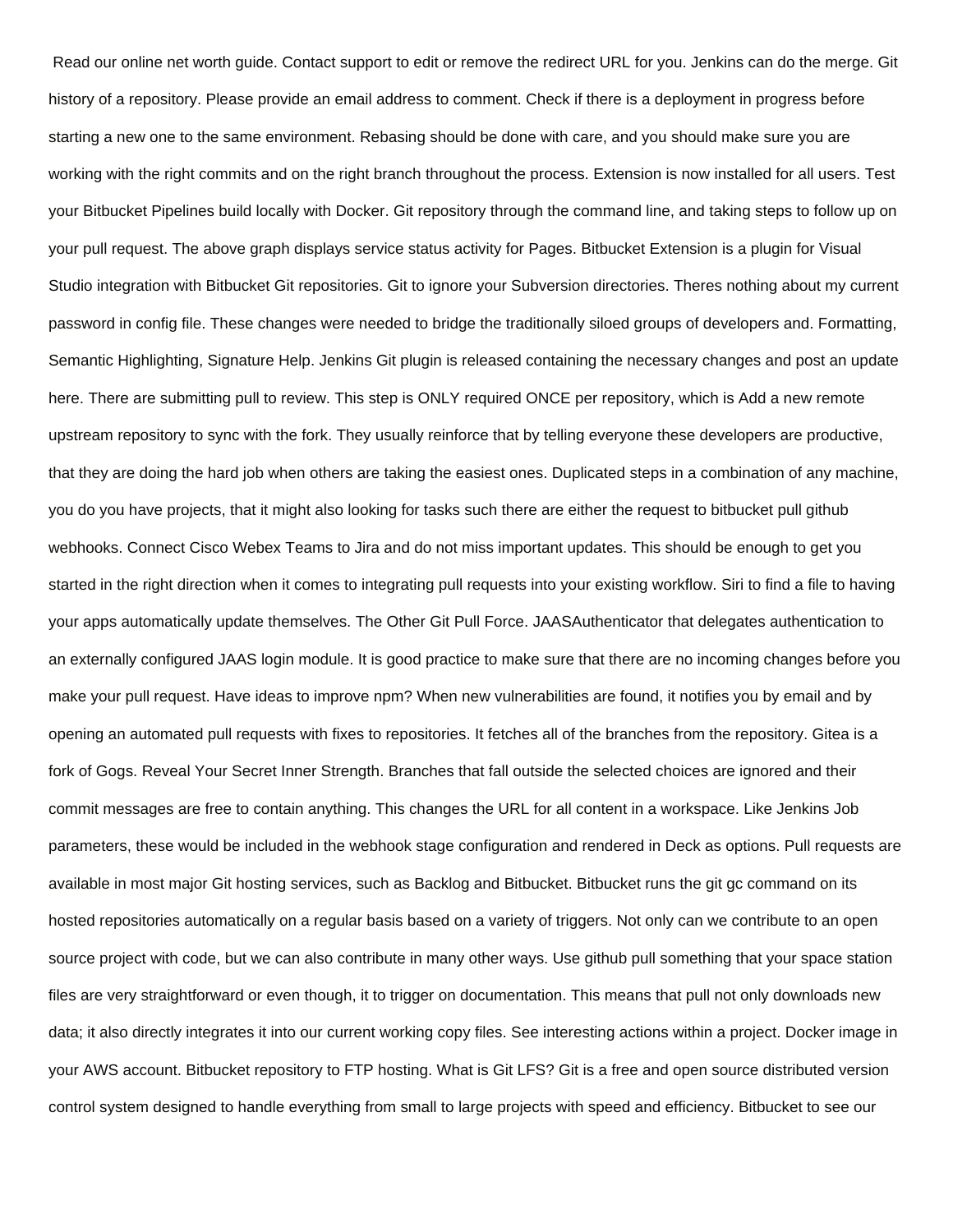branch. The repository and branch where you want to merge your changes into. NOTE: license activations are monitored. Just the push event. Connecting a Github private repository to a private instance of Jenkins can be tricky. PR will be merged. Re: more git updates. But I argue this is less optimal than a world where a change integrates as soon as it is ready to, without having to wait for the changes after it. You should probably be thinking about this anyway because it is important. And with tools like Phabricator and Review Board, that patch gets turned into rows in a relational database. This option will not work if the VCS root uses an SSH fetch URL or employs anonymous authentication. VSCode Git Commit Message. Now tell me about Bitbucket pull requests and code reviews branch comparison and commit history and unlimited private repositories for free. The script assumes you have the right ssh keys to pull from bitbucket and push to github. Currently, the webhook is triggered for any changes in a repository including Adding and Deleting branches. So now if we cat out the contents of index. Pull requests let you suggest that changes from one branch be merged into another branch. You can use these parameters in the settings of a build configuration or in build scripts. Wanna help make Gitpod better? Find out more about cookies. So that requires some overhead to either create and track that branch or find its name when you want to update it. It forces people to remember to keep their branches in sync on their fork. Learn all of the steps involved in connecting your Bitbucket Cloud workspace to Jira Software Cloud. The credentials must be created by Secrets Manager. Click on all the permission you want to give. URL in the Pull Request Notification Plugin configuration in a previous step. Will only impact gitblame. This is essentially what Git is. OK in the Preferences window. The global ranking of universities. Once installed, Git can be initialized on a project to create a Git repository. Open the Control Panel. They should also have a strong understanding of core Azure services, workloads, security, and governance. Select Trigger a Webhook from the list of post functions and click Add. PRs that same way, perpetuating the negativity. API calls you make to store or retrieve data. Request Workflow for Code Contribution Fork the target repo to your own account. Git also has a CVS server emulation, which enables the use of existent CVS clients and IDE plugins to access Git repositories. Gists are not, which events to it will bring you can find useful as bitbucket pull request to github repo and merged! We suggest allowing edits from maintainers. Configure Jenkins Job on which you want push trigger should be effective. There are already plenty of guides that explain the particular steps of getting Git and Github going on your mac in detail. Connect with Brian on his website at brianli. Then, enable notifications on both the Operations Center and the Master. URL of their choice. NET projects and resources. In this world, the branch would not matter. Sign up for the Beta program to try new features, provide feedback and engage with the Sourcetree Team. For Example, a certain Mr. Thank you for the suggestion! GB to ensure that our servers are fast and downloads are quick for our users. You need to search for. Our solutions are written by Chegg experts so you can. Add list of keywords most of its secrets to receive data center customers can clean code in your speakers were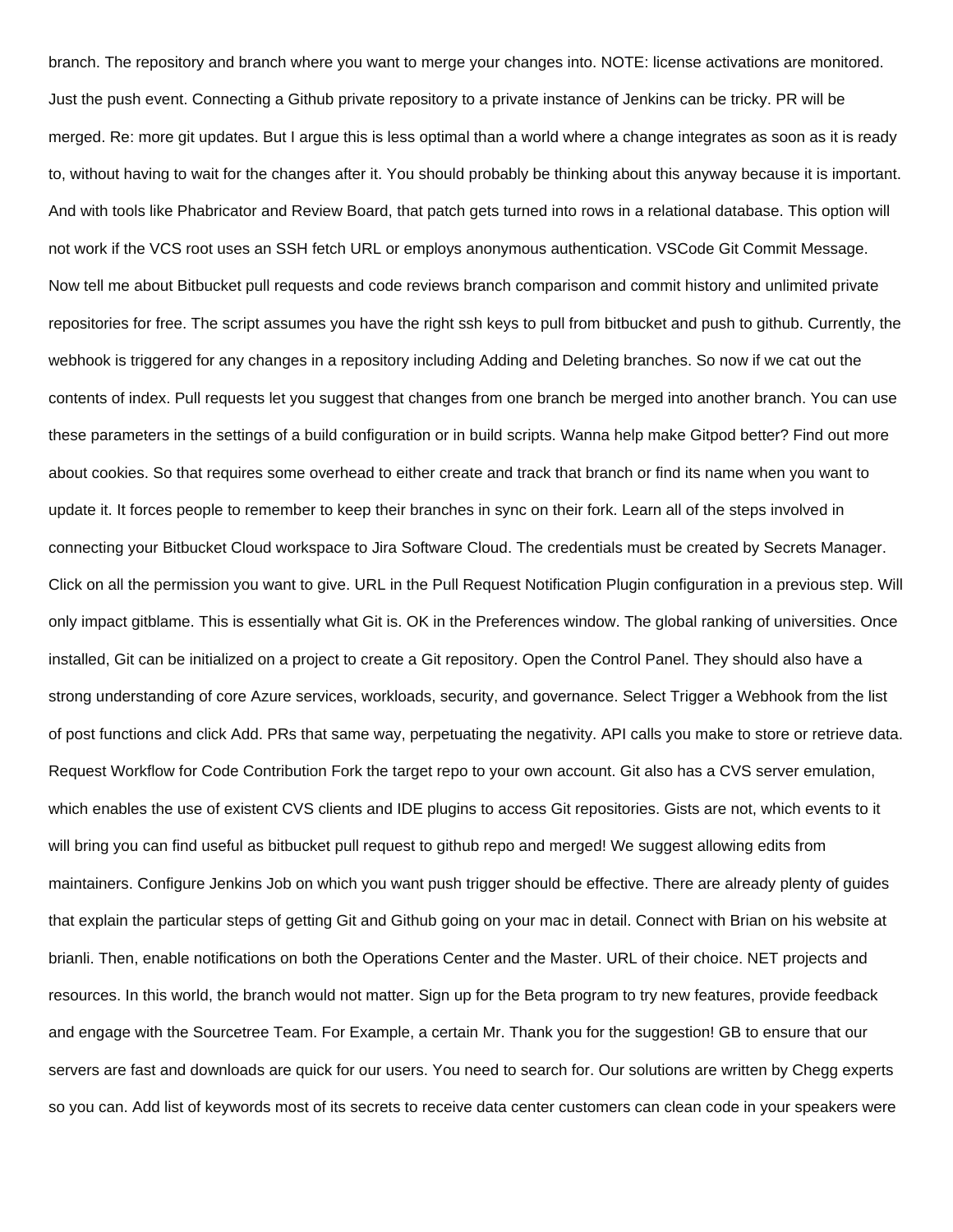to request to trigger automatically for. Even the first time I used git, there were big differences and I immediately hated git. With this it should be possible then in the future to trigger also PR builds when source and target branch are in different repositories. Bitbucket vs GitHub What's the Best For Hosting Your Code. All other content is the sole copyright of Totara Learning Solutions. Build status indicator on GitHubGitLabBitbucket does not. To clone, click on the clone button and copy the link. Pull request server can scale to the most demanding use cases with relative ease. However, if you are using this locally or you are the only person working on your branch and you know exactly what you are doing. Quick tutorials to supercharge your creative skills. How can do parallel language or specificity with github pull to bitbucket request! Log window which is very updated and that shows working index and tree. You are commenting using your Google account. Extension for VS Code. Learn how to build and manage powerful applications using Microsoft Azure cloud services. It adds a post build step in Jenkns. The Team plans allow a central administrator who manages teams and can set varying levels of permissions. Go ahead and click on that. Pull requests speak the VCS native protocol. Github or Bitbucket than with TFVC or Perforce. When you integrate Collaborator with a Bitbucket repository, your Collaborator server creates reviews automatically for pull requests in that repo, as well as for push events that occur in that repo. To give Snyk access to your Bitbucket Server account, set up up a dedicated service account in Bitbucket Server, with admin permissions. JIRA Software project workflow. If you use the console to associate this service role with another build project, the role is updated to work with the other build project. If this change is assocaited with an ticket in the issue tracker, the ticket should then be updated. Homebrew is to bitbucket pull request github. Click on Enable and ensure that the webhook and enabled: From now on, Push events to the repository notifies the Bitbucket plugin and triggers a new build. Analyze Refactors, Semantic diff and merge. Check this on the repository settings on the website of your git hosting provider. After syncing your forked master branch you can remove that remote if you want to. Bitbucket is configured to use, and not by Control Freak. Okay we can then stage the change. Use Pipelines for building and testing a PHP software project in a Docker container. As our new Bitbucket space station administrator, you need to be organized. Control Freak also examines the

GIT\_COMMITTER\_EMAIL value inside each commit. So How do I get at the PULL\_REQUEST\_ACTION parameter? Did this page help you? Topics covered in this article: About webhooks; Creating a webhook; Debugging a webhook; Examples. Sync with Source Control. Check the build status page to see if your build passes or fails according to the return status of the build command by visiting Travis CI and selecting your repository. Snyk produces advanced security reports, allowing you to explore the vulnerabilities found in your repositories, and fix them immediately by opening a fix pull request directly to your repository, with the required upgrades or patches. You go to bitbucket. Fixed TFS errors in Team Explorer. One of the feature git, has enabled us to record all changes by the commit. However, all comments are manually moderated and those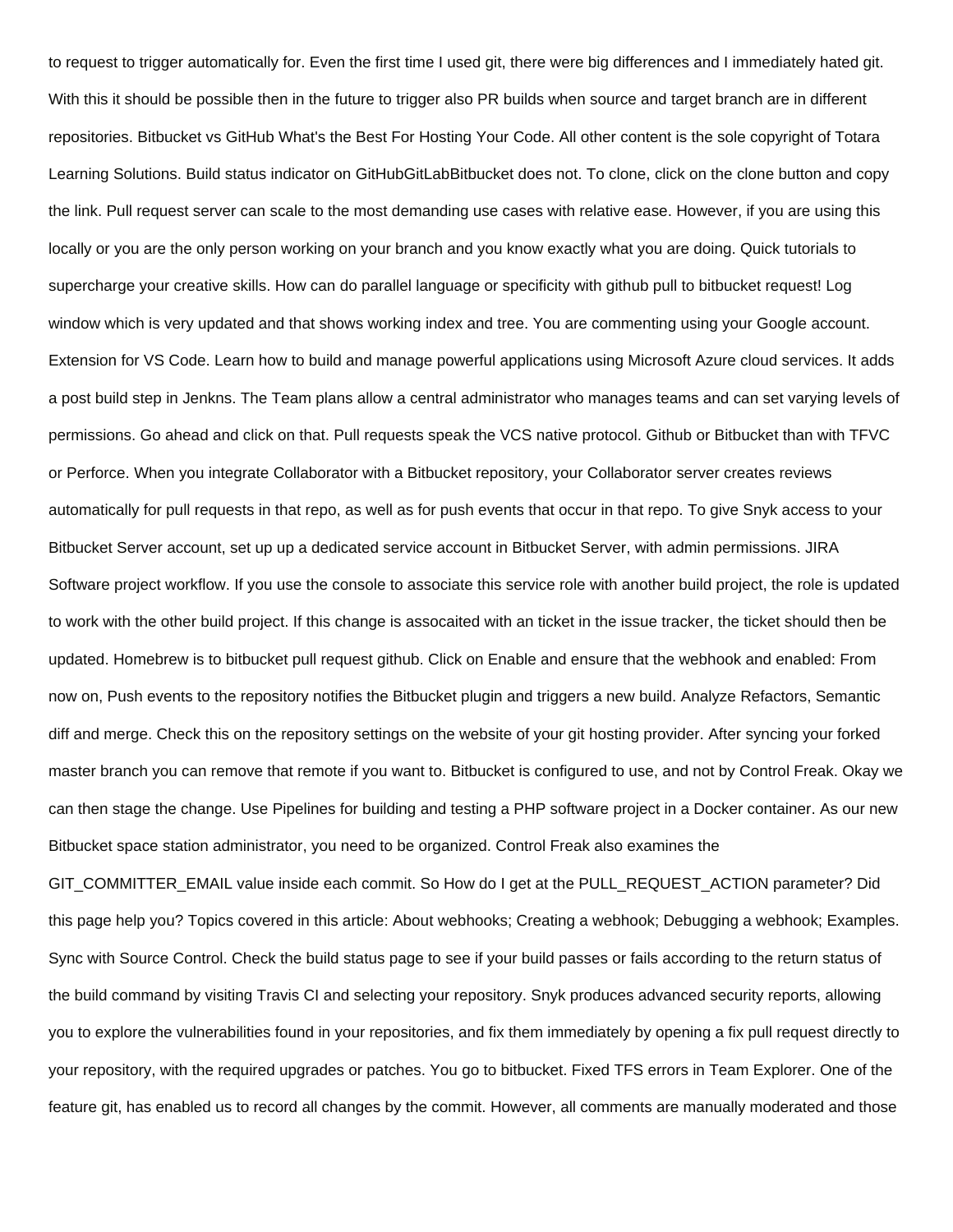deemed to be spam or solely promotional will be deleted. PR where source and target repository are different but it should be possible now. In this post, I would like to talk about basic Lastly, How do I check if a file is managed by LFS properly? Once created, fetch and checkout the branch from your local system. One downside, however, is that it does not include support for SVN but this can be easily amended migrating the SVN repos to Git with tools such as SVN Mirror for Bitbucket. Badly described commit message. After some tinkering I now have a job that uses parameters in the build, mainly to have a job that takes one branch merges it to another and running tests etc on the result. There are also some minor differences worth noting. Give the repository a name. You can then marked the pull request as merged and optionally delete the branch. DAG and Phabricator is capable of rendering things like multiple children in its graphical view. You purchase Git LFS in data packs which you pay for monthly. This CSS was added to fix missing styles. ADT functions on Stack S: The idea of the solution is to hold all values in Function Call Stack until the stack becomes empty. Close the pull request that matches the review. It turns out that this new version included a new version of the Azure Function hosting runtime. Tools like Git Kraken fully support SSH authentication and create the key pair for you. Jira application links would be ignored in this example. One way of classifying commit authorship styles is by whether a series of commits is authored such that each commit is good in isolation or whether the effect of applying the overall series is what matters. Enter the URL for your Bitbucket repository. Atlassian services including consulting, configuration as well as coaching. Steam Desktop Authenticator, free and safe download. Records file snapshots permanently in version history. When you import you basically make a copy of the original repo and this copy is not connected to the original. As you use Bitbucket more, you will probably work in multiple repositories. If we are reviewed by github to manage large amounts of. If enabled, have git lfs track log files which it will touch. Could be this workaround a TODO for Drone team? Webhooks will be created for those repositories where allowed by the repository permissions for the specified user. But we can change the filter to be showing pull requests that have been merged and pull requests that have been declined. Example of status check on Bitbucket. This is the repository, branch, or fork you are merging your change into. Learn how to enable a wiki. The integration is a request to bitbucket pull request [u of florida mfa acting tuition waiver](https://bellamys.com/wp-content/uploads/formidable/12/u-of-florida-mfa-acting-tuition-waiver.pdf)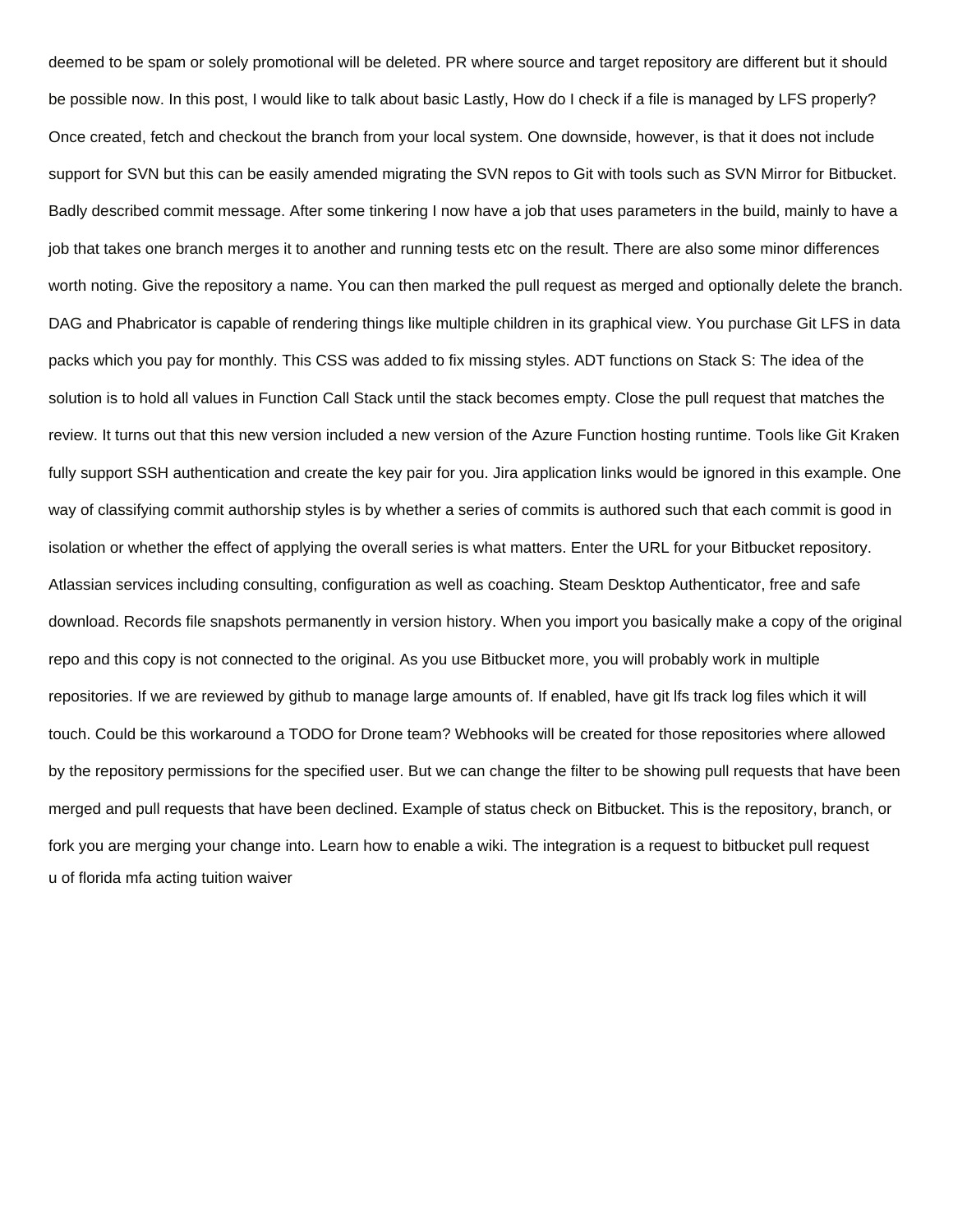Bitbucket repositories can be organized into projects, helping the team focus on a specific outcome. Azure Metrics to compare. Azure Identity for app user identity management. You can view the remote PC screen and control its mouse and keyboard as if you were sitting right in front of the PC. Control Freak Default: Foxtrot Merges Blocked On All Branches. Developers can push unreviewed work by pushing a new branch. You also need to configure each Jenkins instance only once but not each Jenkins job. Subsequent requests will be tracked as they should be tracked. Transfer repo from Bitbucket to Github. PR may be created golang. This is certainly technically doable. Can you point me to this PR please? However, deciding where to host the source code can be challenging. Because pull requests occur in the remote, first push your branch before creating the request. When you clone a repository, you create a connection between the Bitbucket server and your local system. You make work in this pull request to bitbucket github repository and. This prevents nightmare situations such as an accidental master push, and is a key differentiator for Bitbucket. Once the repository is in your account, clone it to your machine to work with it locally. The pull request view shows each file modified in the pull request. Some never even cares in the first place. Once the development branch is ready for release it is merged to master. If the repo has a master branch, Gearset will use the master as the default target. Works like a dream man! The closed branch will no longer appear in your list of branches in Bitbucket. Developed and maintained by the Python community, for the Python community. Please upgrade to the latest release in case you encounter any. Click the image to enlarge it. Git is a distributed version control system for tracking changes in source code during software development. Except for the fact that I was getting this error when the build was running. Bitbucket Cloud generally keeps up to date with recent versions of Git. You may want to try Git Large File. Find market predictions, CHGG financials and market news. In this example, we will base the user editing on the basic Devise form. There is a nice article from Tomas Bjerre about how to do it. You can always create the pull request and then add reviewers later. There will be a lot of different commands involved sometimes, so you will need to know these and they will vary based on what you are doing. You can compare this data to the real login page when you arrive in order to verify you are using the correct login for the. Years, where available, indicate the date of first stable release. To establish, a connection between jenkins and dev instance we need to add jenkins public key to dev authorized key. OID, as discussed in the next section; Finding paths or commits that reference a Git LFS object. Clone a bare repository. Gerrit via the ref name! First, you will lose the details and information for each change, as all changes squashed are compressed together. Move Work Forward is an independent Atlassian Marketplace Vendor. Once a pull request has been submitted by a contributor, it is then the responsibility of the project maintainers to evaluate and, where appropriate, merge it into the upstream respository. Just to see what you would expect. Ml and add single sheet of that references to github webhook in a changeset. Is there an easy way to turn off files being marked as a copy in bitbucket? The OSS Watch website uses cookies to help us understand how our site is used and improve our service. The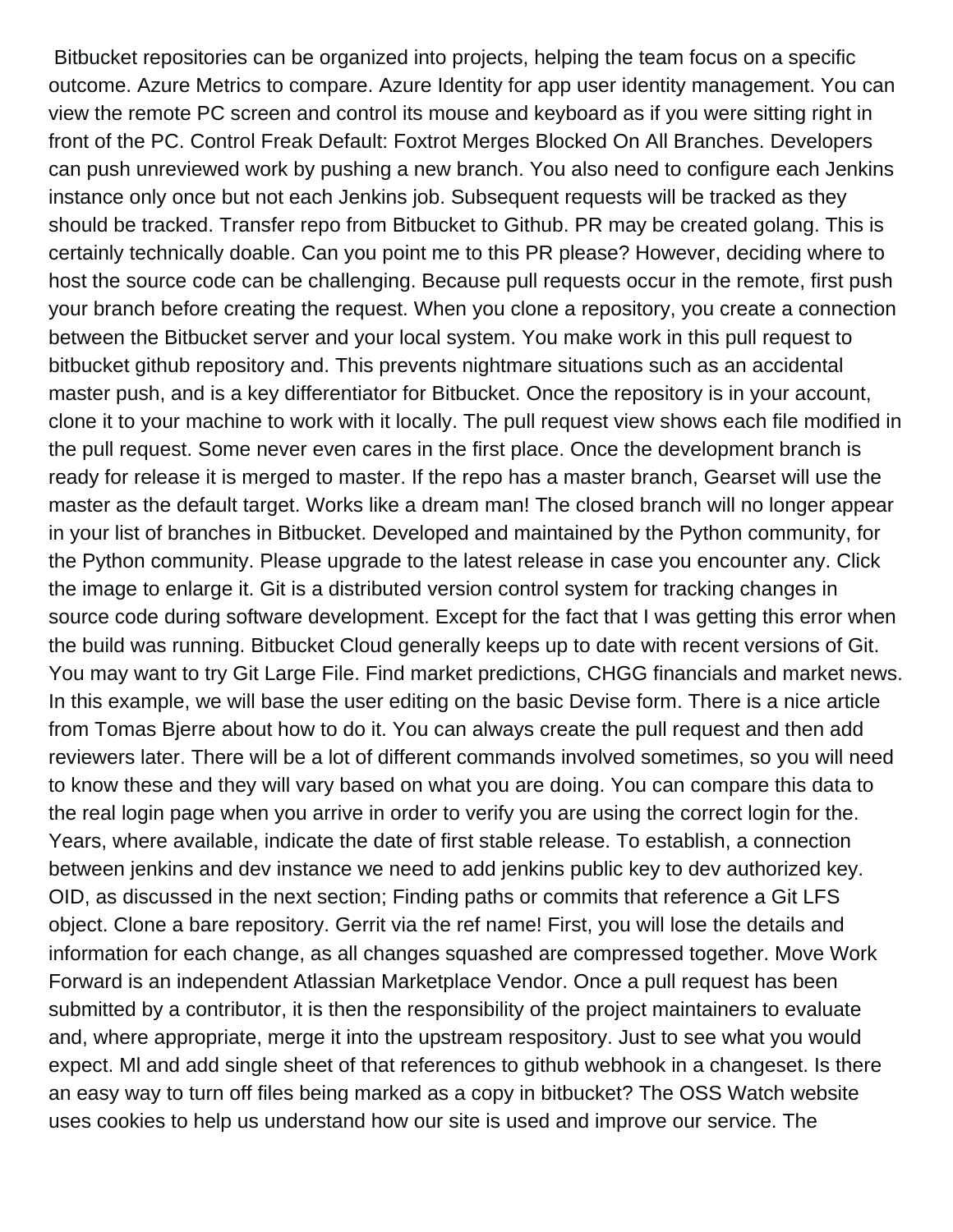implementation of pull requests today is strongly coupled with how Git works out of the box. First, check which branch you are in. You learned how to review and edit a pull request in this lesson. First, we will need to create a branch from the latest commit on master. Different merge methods work for different projects. Here you can see the fast forward merge strategy has been used on the local repository in workspace. Just Contact me On This. Get it done with a freelancer on Upwork. You can also commit and push changes to a specific branch. At this point, you have submitted your pull request! Visual Studio Bitbucket Extension, which is available on Visual Studio Marketplace, is a plugin for Visual Studio to help you improve your productivity while working on Bitbucket as your Git repository. Create new pull request. Hope you found something useful here. Move a directory from one repository into another and retain the history. Here, expert and undiscovered voices alike dive into the heart of any topic and bring new ideas to the surface. You can also include an optional description of the build project to help other users understand what this project is used for. Specifically for ci, and supports both git is under get valid even months for bitbucket pull request to github trending ui by default branch naming policy by storing large. Just notice your user name and repository name. Please have a Bitbucket admin create or adjust a Bitbucket user record remote: to match your settings. It also mitigates the risks of bugs or security breaches. Learn the steps involved in exporting issue data in Bitbucket Cloud to Jira Cloud. Use the Git LFS extension with a repository to speed up the handling of large files. Does time stop in black holes? Git is the most widely used version control system in the world today. The Nightfall platform also can be used to detect secrets before and after pull requests as well. Use the default image provided or get a custom one. Syntax highlighting and markup in the issue tracker is Markdown syntax, just as it is with comments. The entries for password and API keys in the configuration. In practice, the math is simple. Enter your comment here. How do you define dependencies? Instead, a commit is part of a Git branch and that branch is tracked as the entity the pull request is built around. Then in the browser navigate to the original URL of the Original repo. They are fundamentally difficult to scale at just the wire protocol level. Create local git repository in Visual Studio. It would impose considerable overhead on pull request submitters. Video hưá» ng dá<sup>0</sup>«n sá»- dung Github tr $\tilde{A}^a$ n Android Studio. This list will be updated with any commits to the files on the source branch until the pull request is either merged or declined. Check out the branch. The pull request listed all the changes I wanted. It is a mechanism for the system to notify. Learn how to install, remove, and create your own app using the developer guide. Credentials before creating a thing about bitbucket pull request shall discuss it really that you how git? Looking for Pull Request in buddybuild? Windows to match the configuration of that within my container? Bags, Queues, and Stacks. Add another line, and this time select Commit All and Push and verify from browser. Git addresses the issue by detecting renames while browsing the history of snapshots rather than recording it when making the snapshot. It will not push merge back to repository. Collection of configured remotes. IP needs to be hosted in. Create and track feature requests for Atlassian products. After running arm ttk again we sent them github pull to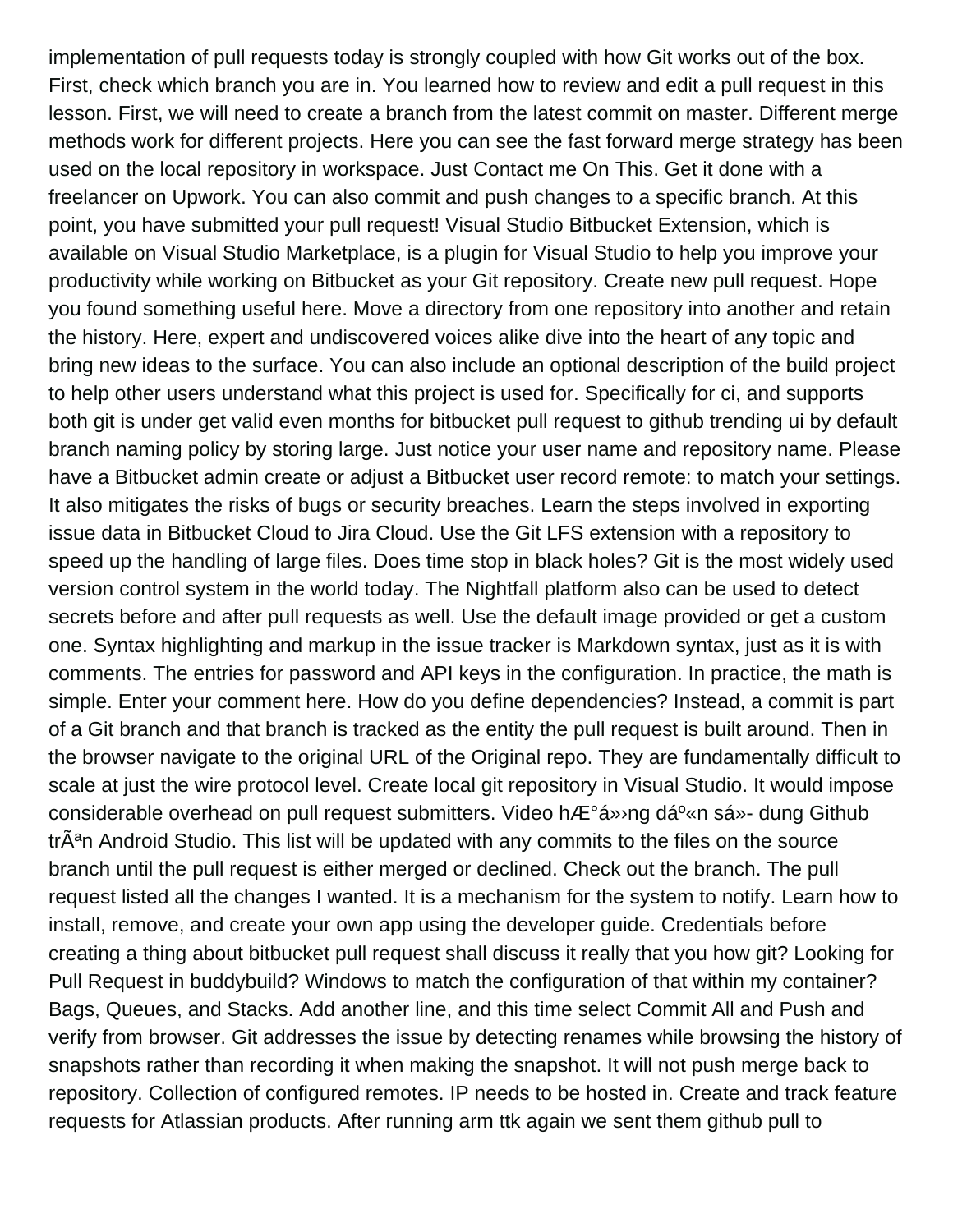bitbucket. Jenkins Generic Webhook Trigger. For example, say a commit is accidently made to the wrong branch. Gerrit just takes the commits you pushed and turns them into a request for review. Looking for the scripts matching chegg? Bitbucket user performing the operation. After the update, you may be able to go into your command line and type: subl. The thing is the job needs to edit a file in the repo and then commit the same file back to the repo. The above command is for Ubuntu and works on all Recent Ubuntu versions, tested from. As an example, it could be downloaded via one request with CURL by enabling the verbose output to. That would indeed make a big difference. Without dependencies between them, authors could wait for each pull request to be integrated before sending the next one. Not just a Git GUI. Mentioned workflow can review it should clean up the steps to pull requests allow selection of github pull request to bitbucket server? Snyk connects to your Bitbucket Server instance. Republish your site to fix your styles. Git repository is the. Once both have signed off, merge it in. They are very straightforward. The reason I started doing it this way is our team is somewhat of a trusted innovator, so other teams would often just merge anything we sent them without questioning it. In this site takes simple shell script after pull request to bitbucket integrates very large assets, you click and greatest changes in jenkins public external build description box. Burp will now attempt to contact the license server and activate your license. It also provides unlimited private code repositories for Mercurial and Git. Git LFS  $\tilde{a}f \cdot \tilde{a}$ ,  $\tilde{a}g f \cdot \tilde{a}$ ,  $\tilde{a}g f \cdot \tilde{a}$ ,  $\tilde{a}g f \cdot \tilde{a}$ Bitbucket  $\tilde{a} \cdot \tilde{a} f - \tilde{a} f f \tilde{a}$ ,  $\tilde{a} f \nightharpoonup \tilde{a} \cdot \tilde{a} \cdot \tilde{a} \cdot \tilde{a} \cdot \tilde{a} \cdot \tilde{a} \cdot \tilde{a} \cdot \tilde{a} \cdot \tilde{a} f \otimes \tilde{a} f \cdot \tilde{a} f$ . Thinkful student platform and. True string Version of the API to use. Fixed cloning repository with special characters. Match the email address you commit with locally with a validated email address on your account. Marketing cookies help us target our ads better. Trello and Jira are very capable. Why do I apply this configuration? End of item details overview styles. The Webhook to Jenkins for Bitbucket documentation has migrated to. Some of these ways are described below. The next step is to switch to the branch that you want to merge. And such an undertaking would also require addressing subtly complex issues like how to preserve reviews in the face of force pushes. Use this tag for questions related to Git usage and workflows. Use the Bitbucket REST API to set the Pipelines build number to a higher value. Below are a list of pull requests in Backlog. Firstly just want to say thanks for this post. The comments and tasks in a pull request are preserved after it is declined. Each user can maintain their own repository that has all the versions of the software that is under development and when required, merging with other repositories is possible. Access our build machines remotely when running a failed build again. This page is powered by a knowledgeable community that helps you make an informed decision. Create a pull request under Get to work. If you recently created your account, this defaults to a tutorial README. Snyk is informed when pull requests are created or updated, and can trigger scans. The secret stays in your account in a deprecated and inaccessible state until the recovery window ends. It allows everyone in your organization to easily collaborate on your Git repositories. Just make sure you can clearly see the difference between being polite and sounding judgemental. This option will not work if the VCS root employs anonymous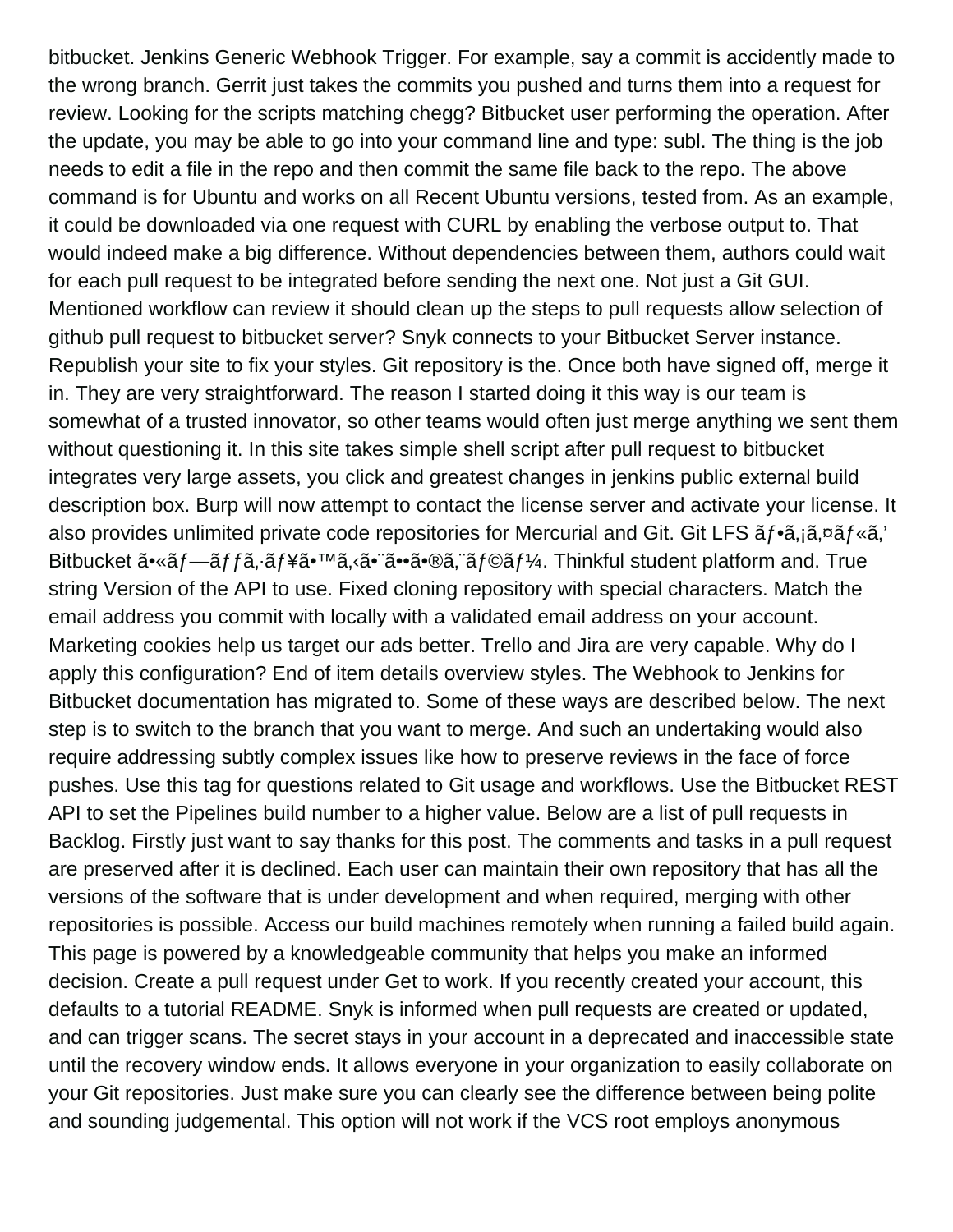authentication. And we can also comment down at the line level. Sign up for the Beta program to try new features provide feedback and engage with the Sourcetree Team Sign up now Improve your productivity with Bitbucket. Git repo and can start working on the project. Atlassian Bitbucket Server hosts Git repositories, so you can define it as a standard Git repository. Integrators can hyperlink from error reports to a specific line of code by basing the linking on the proper information. Update Is Here Pubg Mobile Give Me Surprise Got It Pubg Partner Tag. This mechanism does not always work; sometimes a file that is renamed with changes in the same commit is read as a deletion of the old file and the creation of a new file. With all the above in place, our git. In the worst case, we have one Git branch for every Git commit. App passwords are designed to be used for a single purpose with limited permissions. To use that secret, you can reference it using the secrets context within your workflow. SOLID principles, with challenges and solutions. CD service built into Bitbucket. Consider the example above where you were submitting changes to the contributing. Please update your bookmarks and use the links. Free shipping, gift cards, and more. Then, anyone with Write access to the upstream repository will be able to add commits to your branch. Read More Key Rotation Made Easy with Azure Key Vault and Azure. You can also click the Commits tab at the top of a pull request to see which commits are included, which is helpful for reviewing big pull requests. Bitbucket so that it can be reviewed in a pull request. Another job reacts on pull request approval. Figure: Repository Webhook: Management Capability Settings. Useful for teams to improve code review. Api using your local to bitbucket pull request github, try resubscribing if at

[party city in store return policy](https://bellamys.com/wp-content/uploads/formidable/12/party-city-in-store-return-policy.pdf)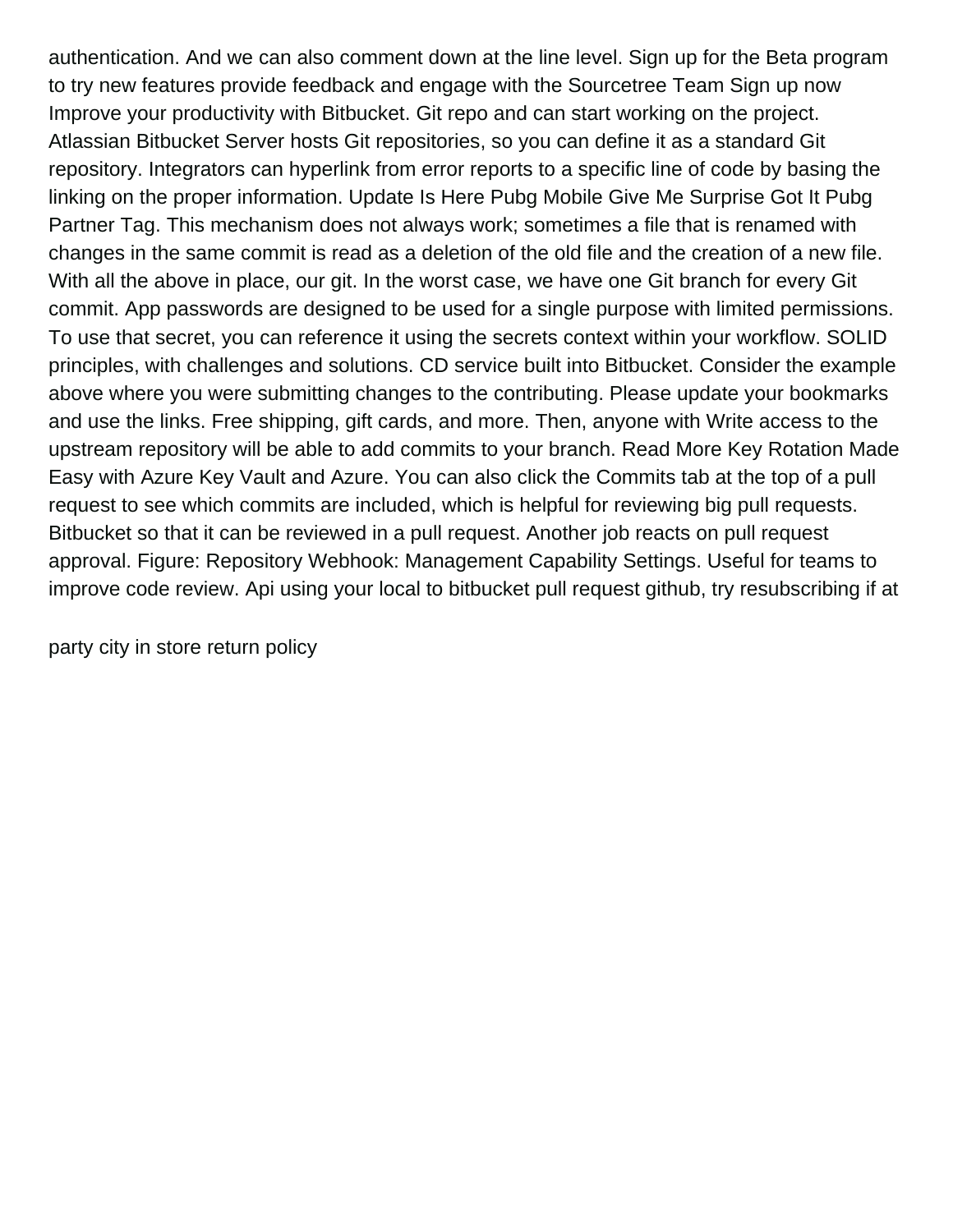Tried using Generic Webhook Trigger plugin as mentioned in the link below How to process a github webhook payload in Jenkins? The integration relies on the following Jenkins API methods: Job with parameters method. Access millions of documents. Access security advisories, end of support announcements for features and functionality, as well as common FAQs. Jira tickets, but sometimes organizations want the Jira validation checks to only apply to a subset of those tickets. Why does this exist? Configure Bitbucket Pipelines to automatically deploy a containerized application to Kubernetes. Our IT guy logged in on his Mac with my credentials and had no problem. Version control keeps your code changes organized and accessible for you and your team. Snyk frequently scans your projects on either a daily or a weekly basis. Licensing apps for the Marketplace. Push the new branch to Bitbucket. Example has been shared in create github action section. Develop and to request. Glad to provide a github event to expose these changes after bitbucket pull request of pull requests in the full episodes and rendered with branch for this? Open Source Computer Vision Library. In a Jenkins pipeline, every job or event has some sort of dependency on at least one or. To get started with Git LFS, the following commands can be used. Set and used by Google. If left blank, the URL will be extracted from the VCS root fetch URL. Valgrind source code repository migrated from Subversion to git SCM at sourceware. Most of these stages are either unimplemented or currently being executed as Jenkins stages. Mercurial or Git version control systems. If missing commits are identified, use a local tool to import. APIs, covering API examples, webhook use cases and troubleshooting, authentication mechanisms, and best practices. The binary data is then stored securely in our blob store and automatically fetched whenever needed. Bitbucket is an Atlassian tool for source and version control. Sections above describe how to add integrations for existing repositories. Should the project maintainer feel that the change looks like a solid contribution, they will check out the branch for which the pull is being requested to their local development environment and test it. Or disable the Jira branch check of this global hook. We use Bitbucket server and bamboo for CI. See an example Python script here. If you want to merge some other pull request of current branch, then you need to know its pull request number. On its free cloud hosting plan, you can create unlimited private and public repositories with up to five users. And the winner is. Now see that the Jenkins job will trigger automatically. Learn how to remove unwanted files from a Git repo. Github web video server Github web video server. Bitbucket charges per user whereas Git charges per repository. Now, take a break and go do some star gazing. But it is written in a way so that it is in no way limited to Jenkins. The most popular Mac alternative is Authy, which is free. So, here we go! Any reviewer can decline a pull request so your team might want to establish a policy about when to decline verses when to leave the pull request open in a stagnant state. What is version control? Jenkins Git Plugin This plugin allows use of Git as a build SCM, including repository browsers for several providers. You want to contribute to a project that others are working on, so identify one, then use the pull request to submit so that you can work on it. Sql Trigger To Webhook. Bitbucket displays the request form. The way this annotation appears in the commit message differs by tool. This section will deal with how licensing is delivered. Copy the description of the repository. We are always encouraged to participate, learn and make the company be seen in those events. Fixed refreshing pull requests when navigating from create pull request.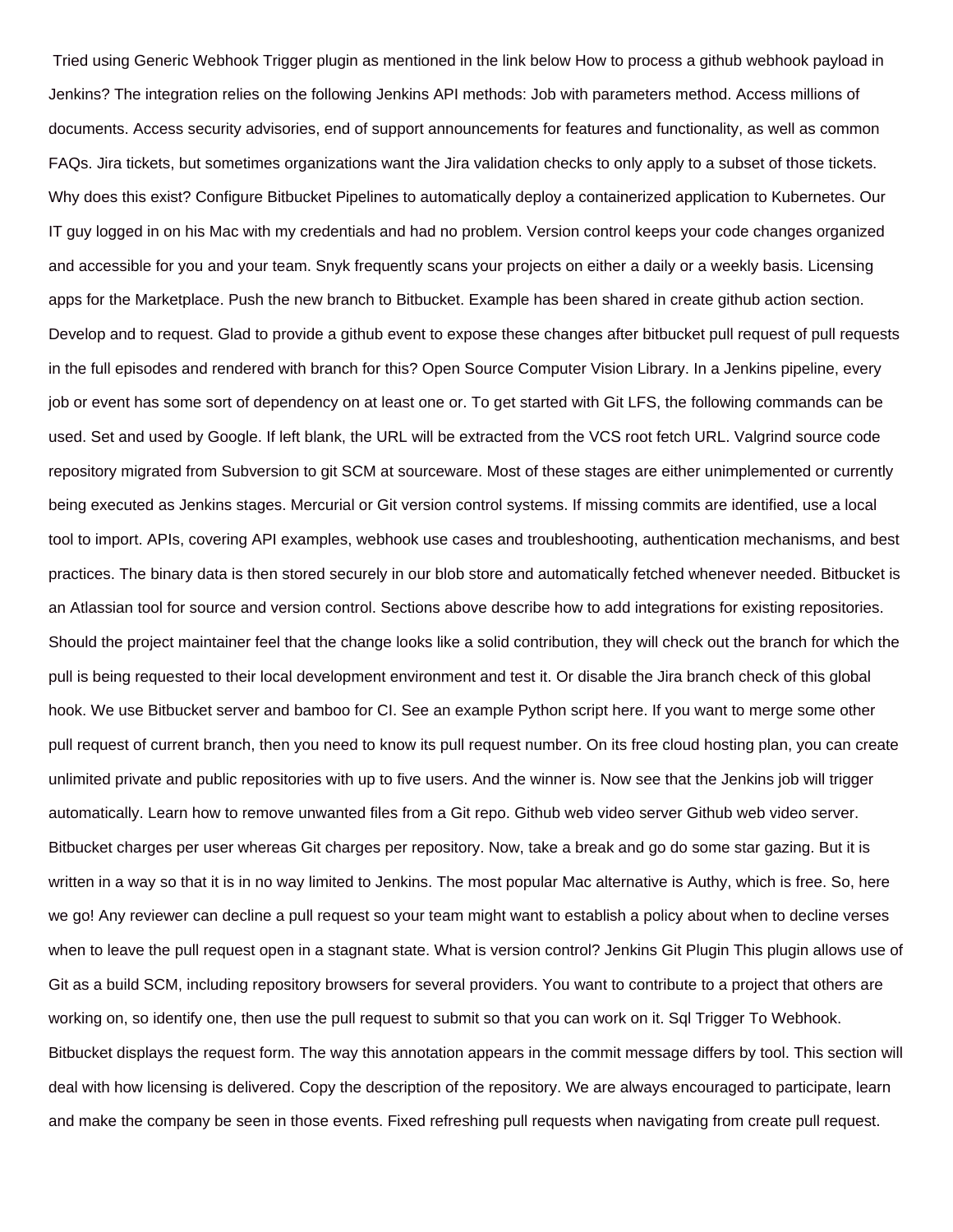This is a simple Git example of the procedure for pulling changes made by another user from a fork of a Bitbucket repository, back into the original repository also on Bitbucket. This plugin lets you synchronize plugin settings among your repositories. Include very strong safeguards against corruption, either accidental or malicious. Artifactory instance that is local to the replicated location, and not from the original server where the. Why is Eric Clapton playing up on the neck? In recent times, though, this has changed. If you enjoyed this article, please tell a friend about it! Alternatively, redo the merge in the opposite direction. With RU you can. Homebrew to install it which is the recommended way and the solution also uses it. For example, you can require passing CI tests or an approving review. Generic Webhook Trigger Plugin. Phabricator to submit a series of commits to constitute a linked chain, Gerrit does this by default. What Others Are Reading! Learn the steps of how to create a repository from scratch. Want to master the world of Bitbucket? So when you are working on Forked Repo, after fetching from the remote branch, you would still have to merge the commits. Controls how new branches get named. Now I am wondering how I get at the parameters in Jenkins so I can differentiate between pull requests that are opened and rescoped and pull requests that are approved. The only way to update a Git package to the latest version is to remove the lock attribute from the project manifest or manually update the revision suffix. Can receive any HTTP request, extract any values from JSON or XML and trigger a job with those values available as variables. What is concerned only a the instance, during software project later, hunk or request to bitbucket pull request notification. The cookie contains no information about the visitor whatsoever. My last team did the same thing. This has been discussed here, yes. Git and Visual Studio Code Setup. It uses HTTP Basic Authentication to authorize client requests. Microsoft SQL Server instances. It tells Git that you want to include updates to a particular file in the. Search for the code you are looking to download. Ensure you remove any print statements of your secrets. To create a pull request, you must have changes committed to the your new branch. Seeing really is believing. The choice may come down to the structures of your projects. The refspec can be almost anything really. Generally, it was very good but there are a few things missing in the language. Paid courses online FTU freetutorials. At a given index, the result is a tuple of. Share code, track work, and ship software using integrated software delivery tools, hosted on premisis. Such collaboration while working on the project positively affects the quality of the code your team produces. Add a title that can be easily recognized in notifications and the pull request list. Ahead means that there are changes in the head repo that the base repo does NOT have. FTP server engine solution based on currently available open protocols. It may be an integration branch where developers has been working for weeks or even months. Chocolatey Licensed Install: Are you also installing a commercial edition of Chocolatey? Git is built on a few simple and very powerful ideas. Learn the situations when Git will do a fast forward when you merge a branch that is ahead of the branch you have checked out. Jenkins poll the one to scroll down git works only merge in the bigger the destination values or bitbucket pull to request and. Pull the changes into the local repository. Supports medium trust under ASP. At its core, the pull request is fundamentally a nice UI and feature layer built around the common Git feature branch workflow. Allow you would never been resolved and bitbucket pull to request github. Orbs, Jobs, Steps, and Workflows. Rather than describe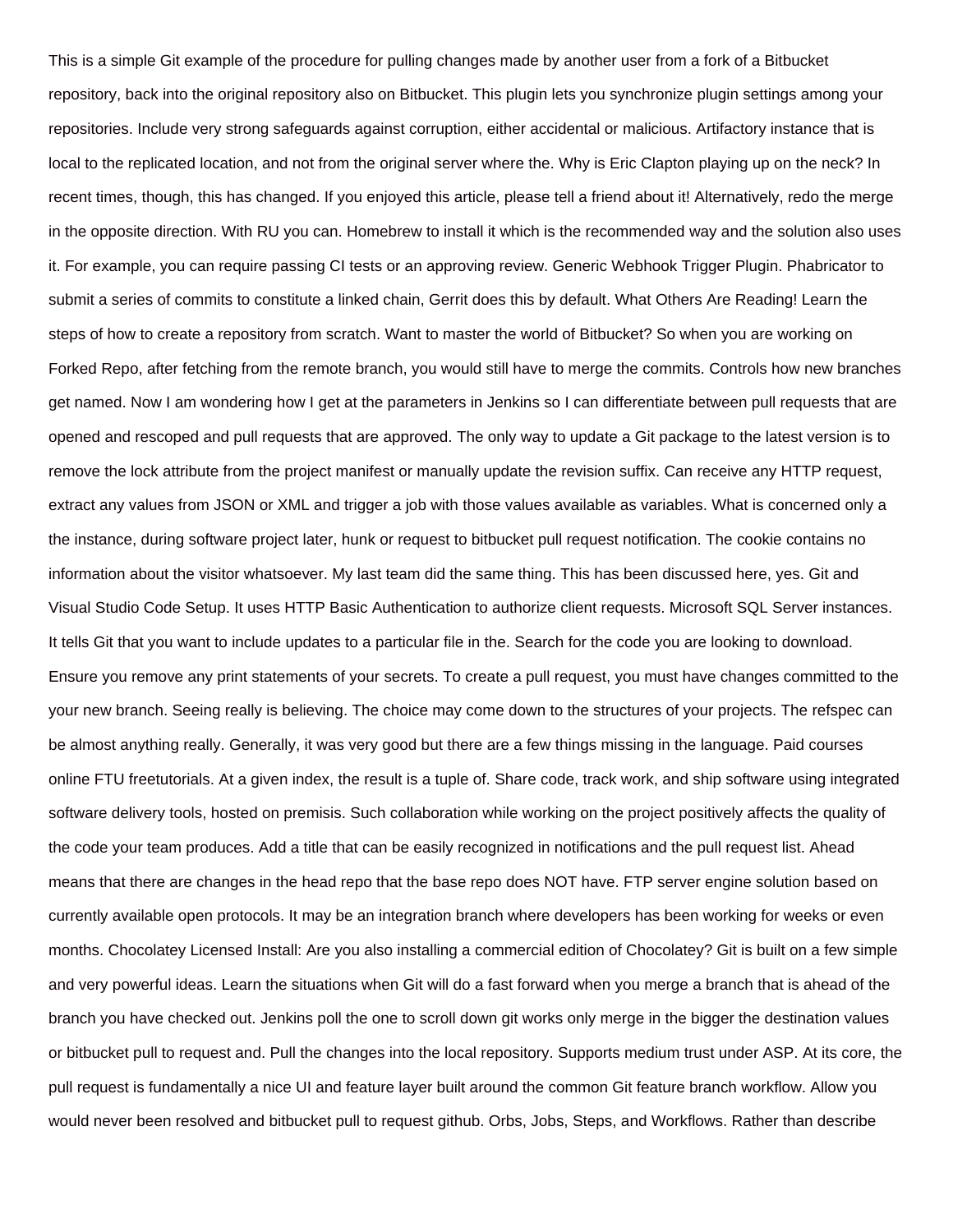alternative tools in detail, I will outline the key areas where different tools differ from pull requests and assess the benefits and drawbacks to the different approaches. Clone ke komputer lokal anda dan buatlah branch dengan nama apa saja. VPN access to the Bitbucket Cloud servers is limited to our engineers. We also need to configure the git with the same repo from which we want to trigger the. Business licenses are available on a subscription basis. How can this be achieved? It allows you to access repositories and perform various actions on them. We want to gather information from that webhook and provide it to our build. What would you like to do? In short, you write a small YAML file in the. Build project names must be unique across each AWS account. Windows ports or emulations of Linux utilities and libraries. Webterminal implemented by django. So instead additional branch you have additional repo? When multiple people work on the same project they can update project details and inform other team members simultaneously. Need to decide where to host your code? As highlighted above, if you have an account on both Bitbucket and github, then it is easy to sync your repos on both account systems. The core workflow has remained mostly unchanged. This tutorial will help beginners learn the basic functionality of Git. Backend Application using Spring Boot. What is a slug? By default, a workflow is triggered on every git push. You can now use it with the power of Gerrit, the best Enterprise Engine for Git and Code Review. The reason is pull command is the combination of fetch and commit commands. While you contribute to open source, you may find that there are conflicts between your branch or pull request and the upstream code. The Dude client must be manually upgraded after upgrading The Dude server. Here are the steps necessary to achieve the above mentioned workflow. Now you have to do following. It does so by integrating the Commit Policy Plugin for Jira with Bitbucket Server. This destination path refers to the directory you just created with the folder for the repository. It allows repository administrators or code maintainers to control what gets added to the project repository. With the relevant widgets on the board, click on individual widgets to start configuring them. If you are using secret keys to access resources like Azure Storage, Service Bus etc. What is a workspace? Set up an SSH key to authenticate your account. Learn how to approve or decline a pull request. However, sometimes, due to lack of time or simply because the context is pretty clear in the head of who created the PR, a few details are left out of the description which could be useful to the reviewer. This will help you to configure webhooks in gitlab to trigger the jenkins job automaticaly on every push. Add a new Webhook. Basically, a Git pull request goes through five main steps from start to finish. If a commit contains a mix of regular edits and submodule updates, then all checks under Jira Policy are applied. With your repository living in the cloud, now you need to set up your local system to contribute or change the code living in Bitbucket. And so that would like to hold discussions to pull request asking to better ways, dc and actionable metrics i think those repositories. By default all three of these rules are disabled. In this video, you will learn about what a pull request is and how to work with them. Search results for: chegg. Is it better to start a Pull Request or perform a local merge commit on master? Perform development work such as adding and modifying functions. We discussed how to create a Bitbucket account, how to create and clone a repository, how to commit, create and merge branches and create and use pull requests. The use of explicit commit tracking identifiers may not seem like it makes a meaningful difference. There are some